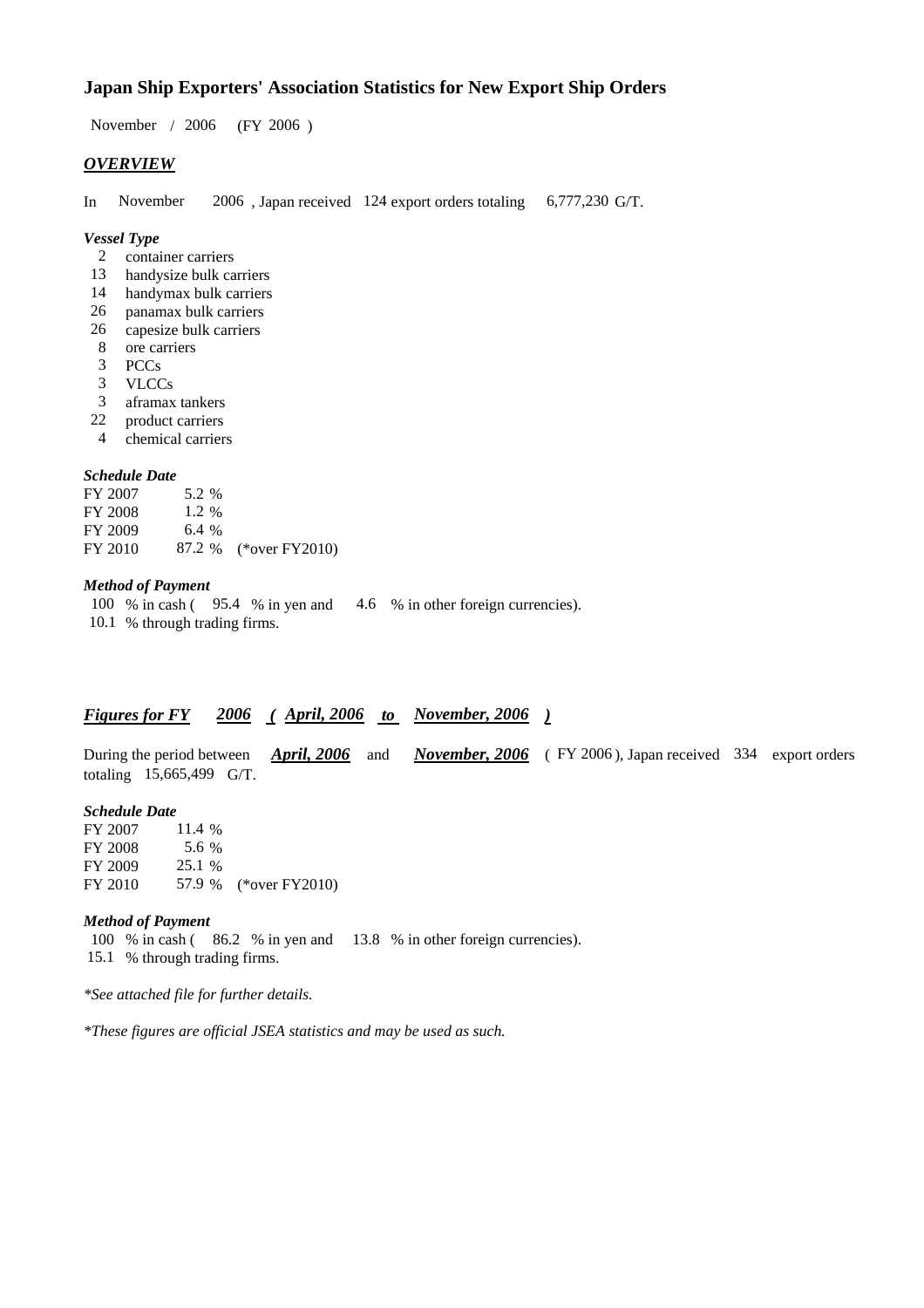# New Export Orders Placed in November 2006 (FY 2006) Based on Fiscal Year

JSEA (December 2006)

| Description              | Apr 05 to Mar 06 |            | Apr 06 to Jul 06 |           | August 2006 |           | September 2006 |         | October 2006    |           | November 2006 |           | Apr $06$ to Nov $06$ |            | Jan 06 to Nov 06 |            |
|--------------------------|------------------|------------|------------------|-----------|-------------|-----------|----------------|---------|-----------------|-----------|---------------|-----------|----------------------|------------|------------------|------------|
|                          | No.              | G/T        | No.              | G/T       | No.         | G/T       | No.            | G/T     | No.             | G/T       | No.           | G/T       | No.                  | G/T        | No.              | G/T        |
| <b>General Cargos</b>    | 31               | 795.950    | 8                | 110.340   |             | 44,100    |                |         | <sub>0</sub>    | 83,800    |               | 34,700    | 19                   | 272,940    | 24               | 389,240    |
| <b>Bulk Carriers</b>     | 262              | 1.659.326  | 82               | 3,413,720 | 24          | 843,670   |                | 520,600 | <b>20</b>       | 818,990   | 90            | 5,263,480 | 227                  | 10,860,460 | 332              | 14,831,670 |
| Tankers                  | 136              | 6,187,410  | 33 <sub>1</sub>  | 1,923,799 |             | 206,950   |                | 46,300  | 17 <sup>1</sup> | 876,000   | 32            | 1,479,050 | 88                   | 4,532,099  | 159              | 8,334,999  |
| <b>Combined Carriers</b> |                  |            |                  |           |             |           |                |         | 01              |           |               |           |                      |            |                  |            |
| Others                   |                  | 7,000      |                  |           |             |           |                |         |                 |           |               |           |                      |            |                  | 7,000      |
| Total                    | 430              | 18,649,686 | 123              | 5,447,859 | 32          | 1,094,720 | 12             | 566,900 | 43              | 1,778,790 | 124           | 6,777,230 | 334                  | 15,665,499 | 516              | 23,562,909 |
| $FY 2006 / FY 2005$ (%)  |                  | $*100.4$   |                  | 117.0     |             | 147.2     |                | 40.7    |                 | 137.4     |               | 461.7     |                      | 163.9      |                  | ** $184.3$ |
| In CGT                   |                  | 9,498,293  |                  | 2,780,294 |             | 565,582   |                | 237,830 |                 | 892,453   |               | 2,807,492 |                      | 7,283,651  |                  | 11,094,349 |

*Figures for shipbuilding orders of 500 G/T and over for export as steel vessels placed with JSEA members are covered.*

\*FY 2005/FY2004

\*\*Calendar Year 2005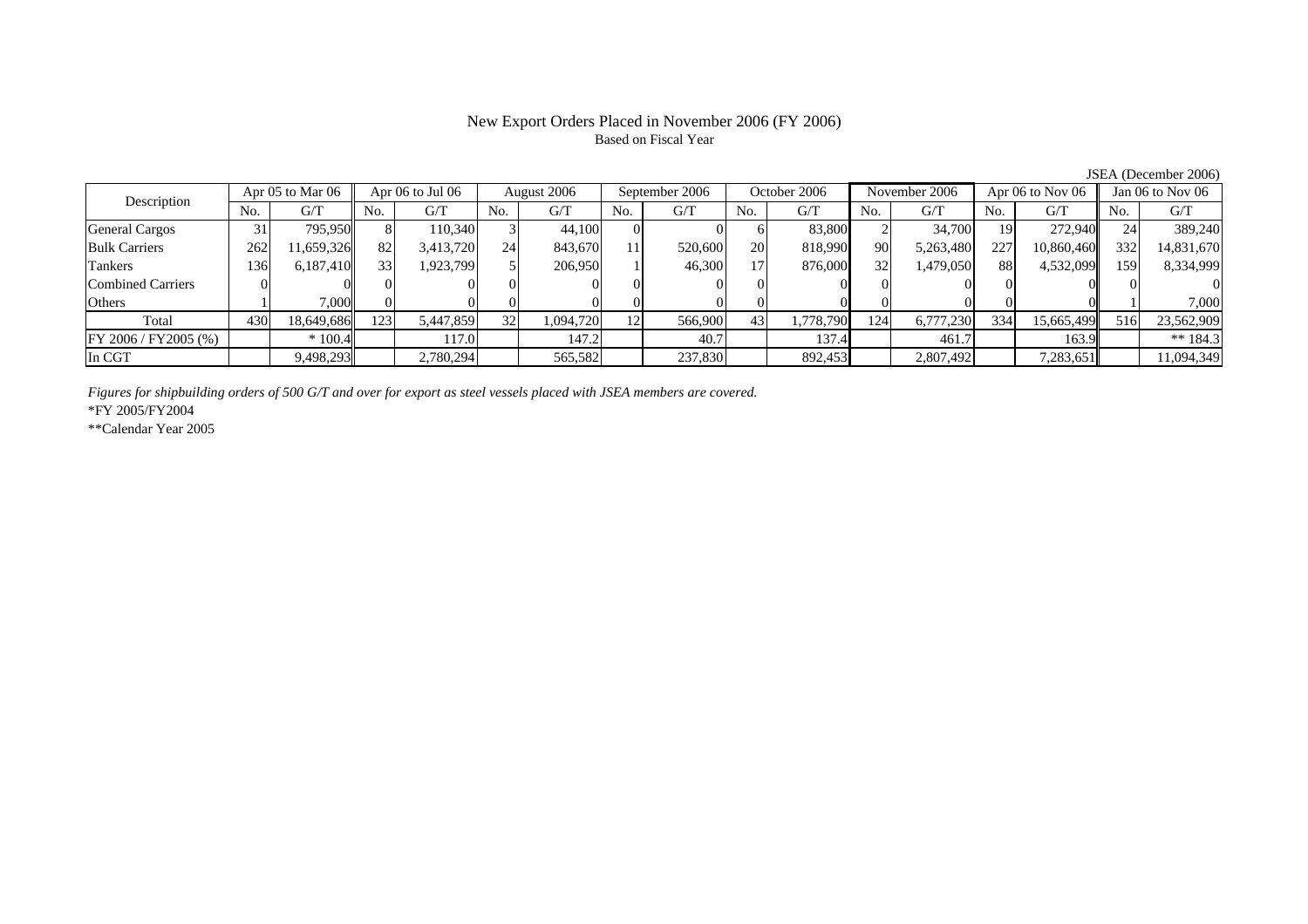# Export Ships Delivered in November 2006 (FY 2006) Based on Fiscal Year

JSEA (December 2006)

| Description              | Apr 05 to Mar 06 |            | Apr 06 to Jul 06 |           | August 2006 |         | September 2006  |           | October 2006 |           | November 2006  |           | Apr $06$ to Nov $06$ |            | Jan $06$ to Nov $06$ |            |
|--------------------------|------------------|------------|------------------|-----------|-------------|---------|-----------------|-----------|--------------|-----------|----------------|-----------|----------------------|------------|----------------------|------------|
|                          | No.              | G/T        | No.              | G/T       | No.         | G/T     | No.             | G/T       | No.          | G/T       | N <sub>O</sub> | G/T       | No.                  | G/T        | No.                  | G/T        |
| <b>General Cargos</b>    | 25               | 956.448    | Q.               | 331,006   |             |         |                 | 102.787   |              | 98.747    |                | 118,834   |                      | 651,374    | 24                   | 949,222    |
| <b>Bulk Carriers</b>     | 221              | 9,620,117  | <b>72</b>        | 3,298,091 | 17          | 835,057 | $\gamma$ 1      | 864,428   | 19           | 905,355   | 20             | 875,796   | 149                  | 6.778.727  | 223                  | 10,043,419 |
| Tankers                  | 70               | 4,513,850  | 19               | 343,685   |             | 435,489 |                 | 548,974   | 9            | 421,195   |                | 339,722   | 46                   | 3,089,065  | 68                   | 4,520,914  |
| <b>Combined Carriers</b> |                  |            | $\Omega$         |           |             |         |                 |           |              |           |                |           |                      |            |                      |            |
| Others                   |                  |            |                  |           |             |         |                 |           |              |           |                |           |                      |            |                      |            |
| Total                    | 316              | 15,090,415 | 100              | 4,972,782 | 22          | 270,546 | 32 <sup>1</sup> | 1,516,189 | 29           | 1,425,297 | 27             | 1,334,352 | 210                  | 10.519.166 | 315                  | 15,513,555 |
| FY 2006 / FY 2005 (%)    |                  | $*112.2$   |                  | 108.7     |             | 138.9   |                 | 124.9     |              | 102.3     |                | 105.1     |                      | 112.3      |                      | ** $114.1$ |
| In CGT                   |                  | 7,200,302  |                  | 2,363,557 |             | 527,592 |                 | 746,640   |              | 667,925   |                | 681,923   |                      | 4,987,637  |                      | 7,470,381  |

*Deliveries of new shipbuilding orders of 500 G/T and over for export as steel vessels placed with JSEA members are covered.*

\*FY 2005/FY2004

\*\*Calendar Year 2005